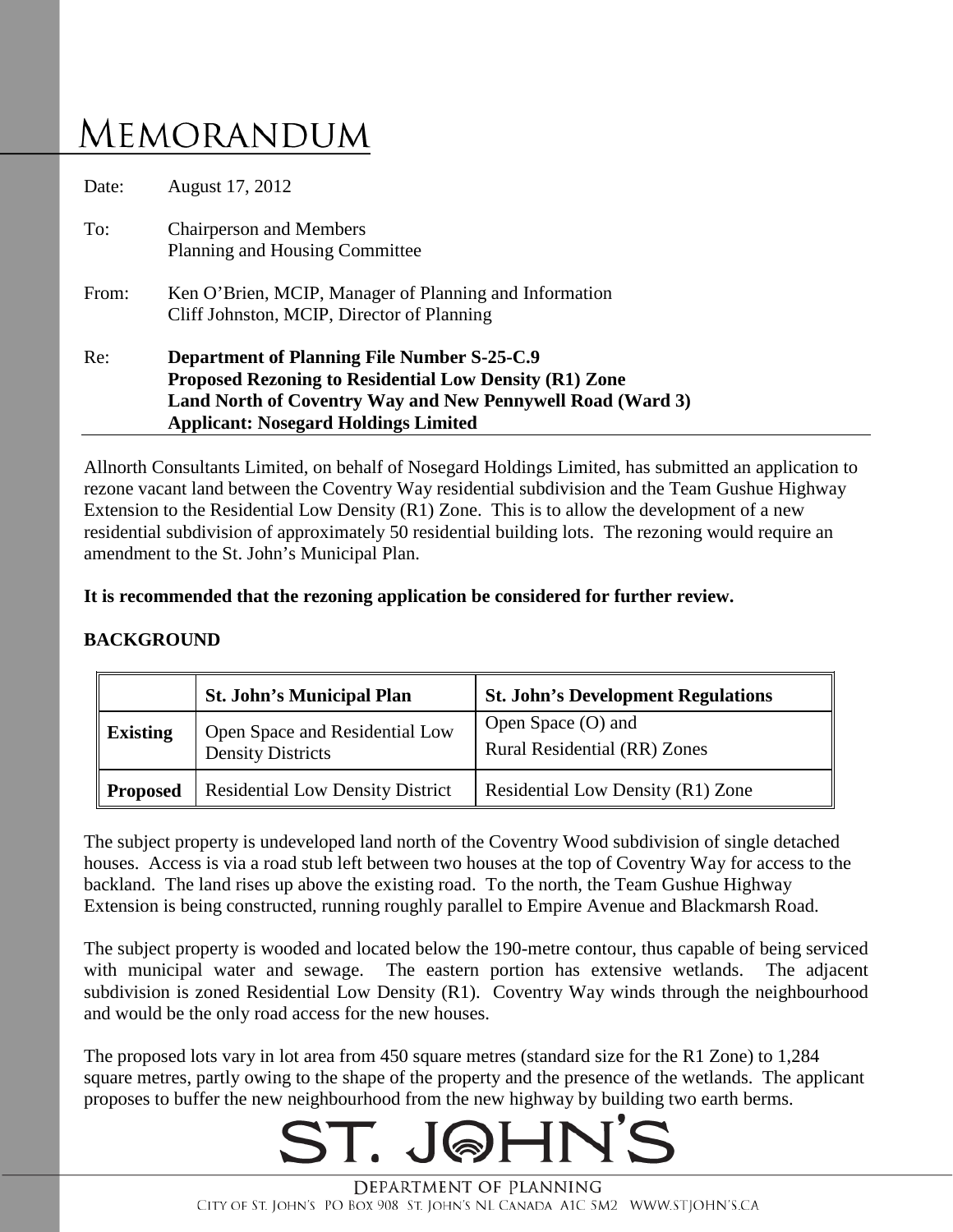The wetlands and associated streams that flow into Mundy Pond Brook are designated under the Municipal Plan as an Environmentally Valuable Area. The submitted concept plan place a 15-metrewide development buffer around the wetlands. As part of the proposal, the applicant proposes to convey 4.6 hectares (11.3 acres) of land to the City for public open space; this is undevelopable backland.

# **PLANNING APPROACH**

The development would require rezoning and a Municipal Plan amendment.

- 1. One objective of the Municipal Plan is to achieve compact urban form. Another objective is to maintain neighbourhood character. The applicant's concept plan achieves these objectives.
- 2. The Residential Low Density District is applied to lands occupied primarily by single detached houses. Redesignating part of the subject property from the Open Space District to the RLD District to accommodate new houses would continue the land use pattern in this neighbourhood, though some of the new lots would be substantially larger than regular residential building lots.
- 3. The wetlands in this area are classed as an Environmentally Valuable Area (EVA) as part of the Mundy Pond watershed. The Municipal Plan requires a land-use assessment report (LUAR) for any development in an EVA (Part III, Section 8.2.2). In this case, the proposed lots are outside the EVA, and only a walking trail is proposed in the EVA. In such a case, this staff report and the applicant's concept plan can serve as the LUAR.
- 4. The subject property is in Planning Area 4 Mundy Pond. The Planning Area 4 Development Plan sets out a plan for a linear park system linking Mundy Pond with its watershed and west to the Kenmount Hills. Accepting land for a trail would be consistent with the Municipal Plan.
- 5. Under Section 6.5 of the St. John's Development Regulations, Council can require the applicant for a subdivision to convey to the City up to 10% of the land for public recreation. This land does not include required buffers, and must be suitable in terms of location, size, and soils. Providing a strip of land to allow access to the wetlands from the proposed subdivision could fulfill part of this requirement.
- 6. Coventry Way is a dead-end loop road. Extending a new road off its end to develop new houses will be a change for the neighbourhood and will bring some additional traffic to the road. The City does not expect undue traffic impacts, but there may be some public concern about the change.

# **Engineering Considerations**

- 1. There is no capacity in the City's storm sewer system to accommodate the proposed development. The applicant proposes to contain stormwater on site. Detailed information on the stormwater detention plans will have to be submitted to the City.
- 2. Details on lotting, road design and layout, and connection to municipal services would ordinarily be provided during the process of obtaining final development approval.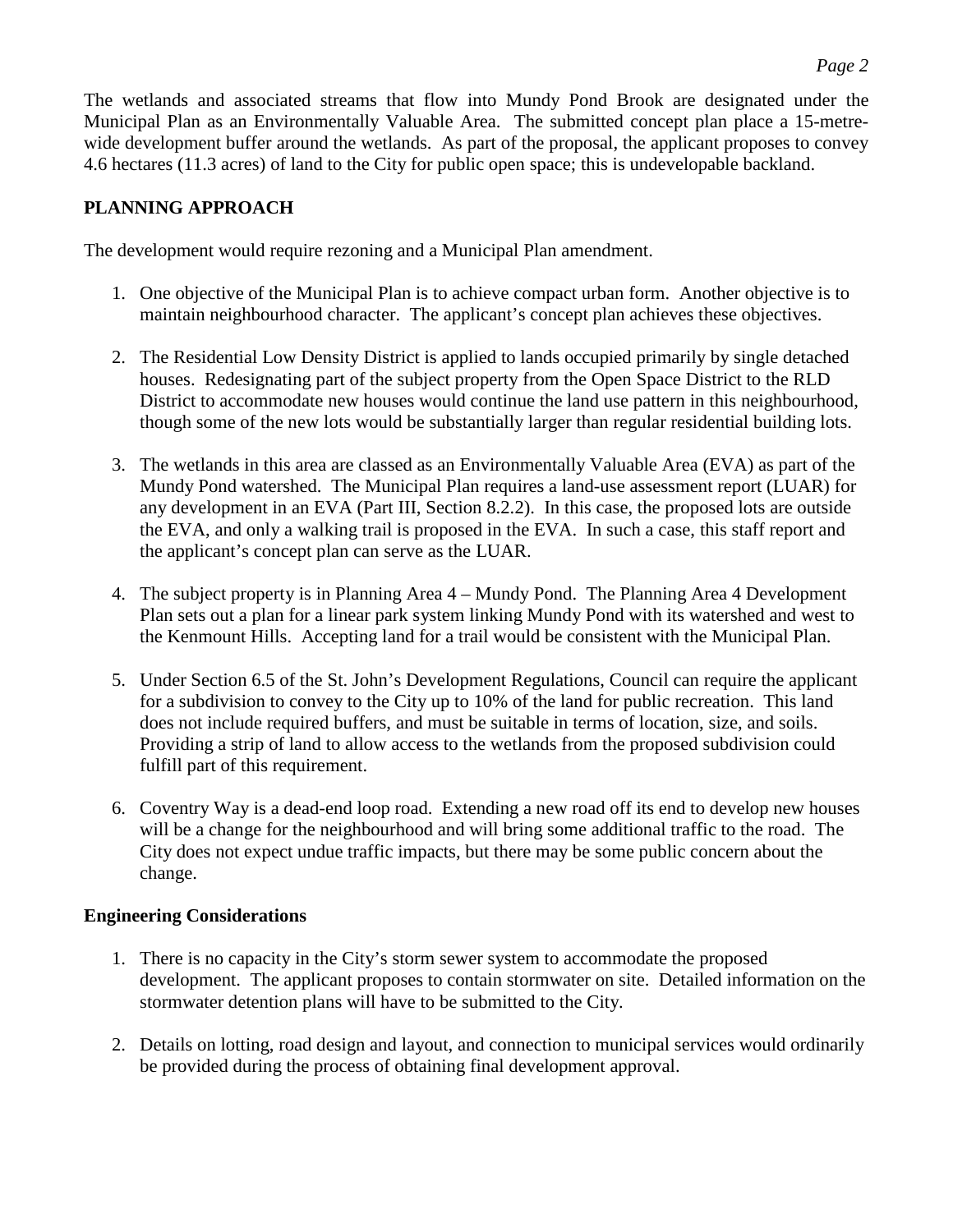#### **Public Works and Parks Considerations**

The City's Parks Division recommends approval with the following conditions:

- 1. The developer will be responsible for designing the trail system from the proposed 6-metre trail easement to connect to the existing trail system adjacent to Empire Avenue. The trail is to be designed to Grand Concourse Authority standards. The completed site plan with the trail shown is to be submitted to the Parks Division for review.
- 2. Following Parks approval of the trail system, the developer will be responsible for its construction in lieu of development fees.

# **CONCLUSION and RECOMMENDATION**

The rezoning of vacant land at the top of Coventry Way from the Open Space (O) and Rural Residential (RR) Zones to the Residential Low Density (R1) Zone to accommodate a new residential subdivision would continue the development pattern in the adjacent Coventry Wood subdivision. It would require an amendment to the Municipal Plan. Because of the limited development (a walking trail) proposed in the Environmentally Valuable Area, this present staff report and the applicant's concept plan can serve as the required land-use assessment report (LUAR).

#### **The rezoning application warrants consideration for further review.**

If the Planning and Housing Standing Committee concurs, it is recommended that the rezoning application be referred to a public meeting to be chaired by a member of Council. At a later stage, a public hearing chaired by an independent commissioner will be required.

This is provided for the consideration of the Planning and Housing Standing Committee.

\_\_\_\_\_\_\_\_\_\_\_\_\_\_\_\_\_\_\_\_\_\_\_ Ken O'Brien, MCIP Manager of Planning and Information

\_\_\_\_\_\_\_\_\_\_\_\_\_\_\_\_\_\_\_\_\_\_\_ Cliff Johnston, MCIP Director of Planning

 $/ck$ 

**Attachments** 

I:\JOHNSTON\2012\Planning - Conventry Way & New Pennywell Rd - Aug 16, 2012(pdb).doc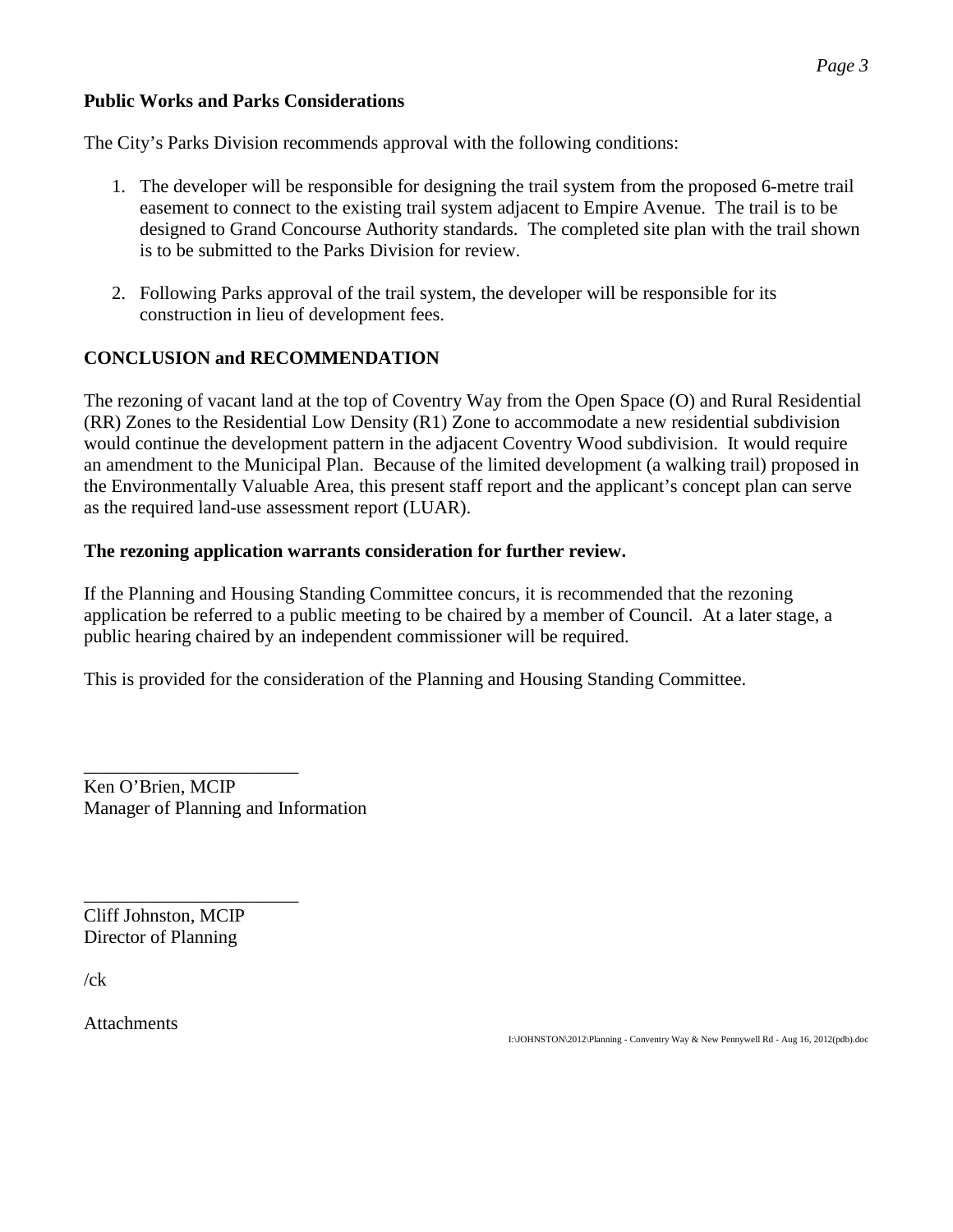

|   | SCALE: 1.500                          | CONTRACT AND INVESTIGATION<br>1 <sub>0</sub> |
|---|---------------------------------------|----------------------------------------------|
| w | 30m<br>--<br>- 40<br>20m<br>50m<br>-- | DWG.NO.<br>12810013-1                        |
|   |                                       |                                              |